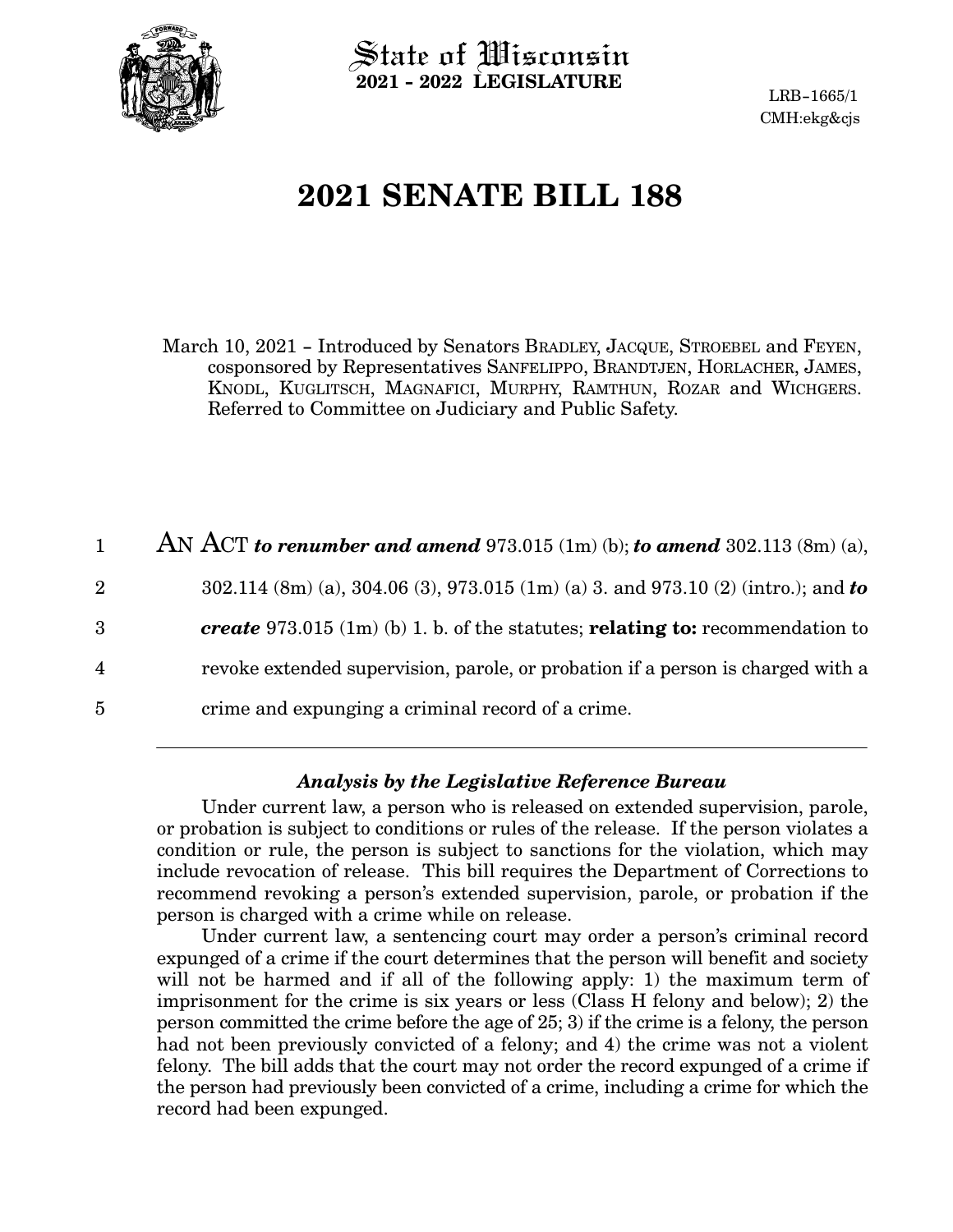#### **SENATE BILL 188**

Current law specifies that the expungement order must be made only at sentencing and then the record is not expunged until the person completes his or her sentence. Under current law, a person is not considered to have completed his or her sentence if the person has been convicted of a subsequent offense or, if on probation, the probation was revoked and the person has not satisfied all conditions of probation. The bill adds that a person has not completed his or her sentence if criminal charges are pending against the person or, if the person was on probation, the person violated any rule or condition of the probation or at least one year has not elapsed since being placed on probation.

For further information see the state and local fiscal estimate, which will be printed as an appendix to this bill.

## *The people of the state of Wisconsin, represented in senate and assembly, do enact as follows:*

| $\mathbf{1}$     | <b>SECTION 1.</b> 302.113 $(8m)(a)$ of the statutes is amended to read:             |
|------------------|-------------------------------------------------------------------------------------|
| $\overline{2}$   | $302.113$ (8m) (a) Every person released to extended supervision under this         |
| $\boldsymbol{3}$ | section remains in the legal custody of the department. If the department alleges   |
| $\overline{4}$   | that any condition or rule of extended supervision has been violated by the person, |
| $\overline{5}$   | the department may take physical custody of the person for the investigation of the |
| $6\phantom{1}6$  | alleged violation. If the person is charged with a crime, the department shall      |
| 7                | <u>recommend</u> that the person's extended supervision be revoked.                 |
| 8                | <b>SECTION 2.</b> 302.114 (8m) (a) of the statutes is amended to read:              |
| 9                | $302.114$ (8m) (a) Every person released to extended supervision under this         |
| 10               | section remains in the legal custody of the department. If the department alleges   |
| 11               | that any condition or rule of extended supervision has been violated by the person, |
| 12               | the department may take physical custody of the person for the investigation of the |
| 13               | alleged violation. If the person is charged with a crime, the department shall      |
| 14               | recommend that the person's extended supervision be revoked.                        |
| 15               | SECTION 3. 304.06 (3) of the statutes is amended to read:                           |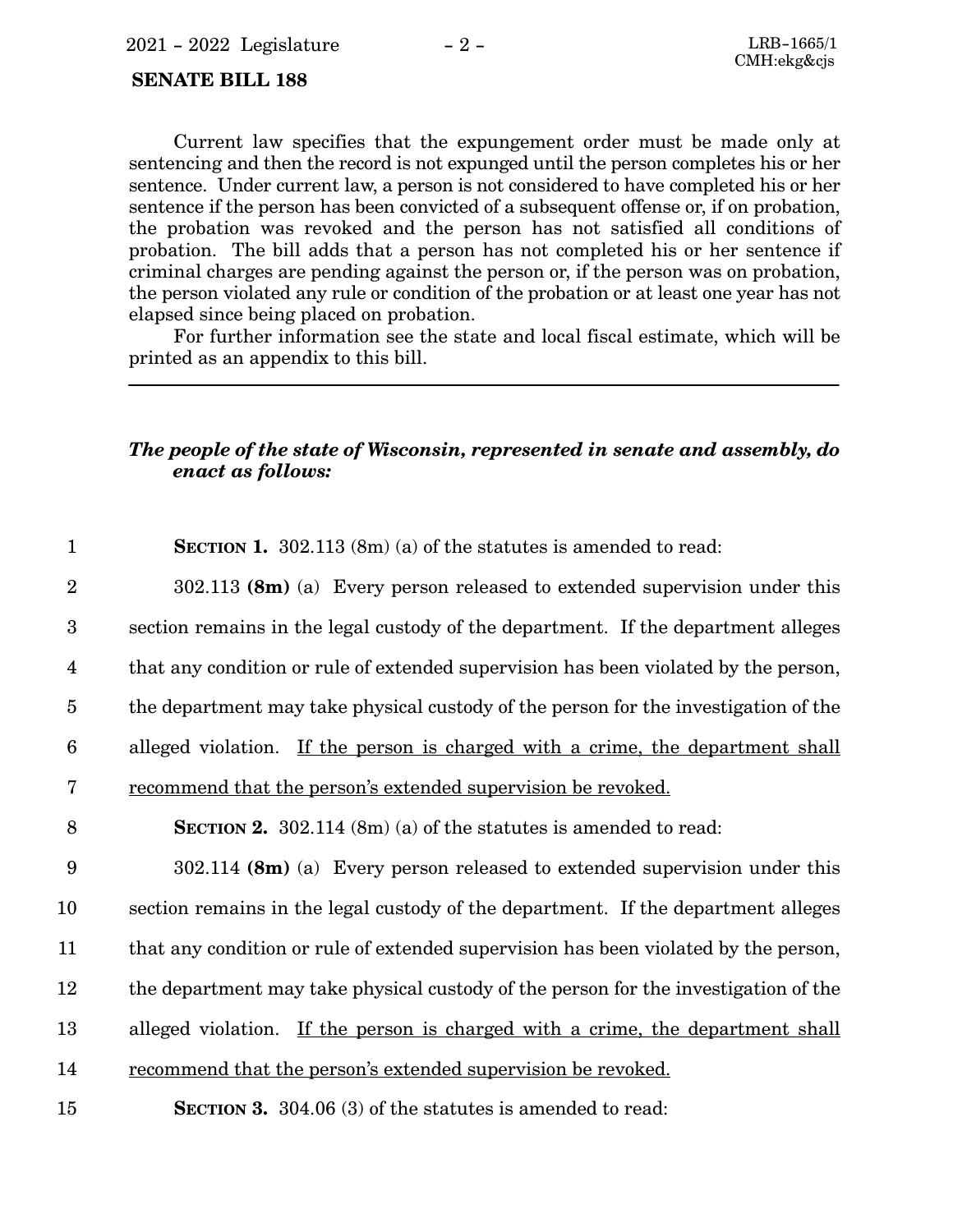#### **SENATE BILL 188**

304.06 **(3)** Every paroled prisoner remains in the legal custody of the department unless otherwise provided by the department. If the department alleges that any condition or rule of parole has been violated by the prisoner, the department may take physical custody of the prisoner for the investigation of the alleged violation. If the department is satisfied that any condition or rule of parole has been violated, it shall afford the prisoner such administrative hearings as are required by law. If the prisoner is charged with a crime, the department shall recommend that the person's parole be revoked. Unless waived by the parolee, the final administrative hearing shall be held before a hearing examiner from the division of hearings and appeals in the department of administration who is licensed to practice law in this state. The hearing examiner shall enter an order revoking or not revoking parole. Upon request by either party, the administrator of the division of hearings and appeals shall review the order. The hearing examiner may order that a deposition be taken by audiovisual means and allow the use of a recorded deposition under s. 967.04 (7) to (10). If the parolee waives the final administrative hearing, the secretary of corrections shall enter an order revoking or not revoking parole. If the examiner, the administrator upon review, or the secretary in the case of a waiver finds that the prisoner has violated the rules or conditions of parole, the examiner, the administrator upon review, or the secretary in the case of a waiver, may order the prisoner returned to prison to continue serving his or her sentence, or to continue on parole. If the prisoner claims or appears to be indigent, the department shall refer the prisoner to the authority for indigency determinations specified under s. 977.07 (1). 1 2 3 4 5 6 7 8 9 10 11 12 13 14 15 16 17 18 19 20 21 22 23

24

**SECTION 4.** 973.015 (1m) (a) 3. of the statutes is amended to read: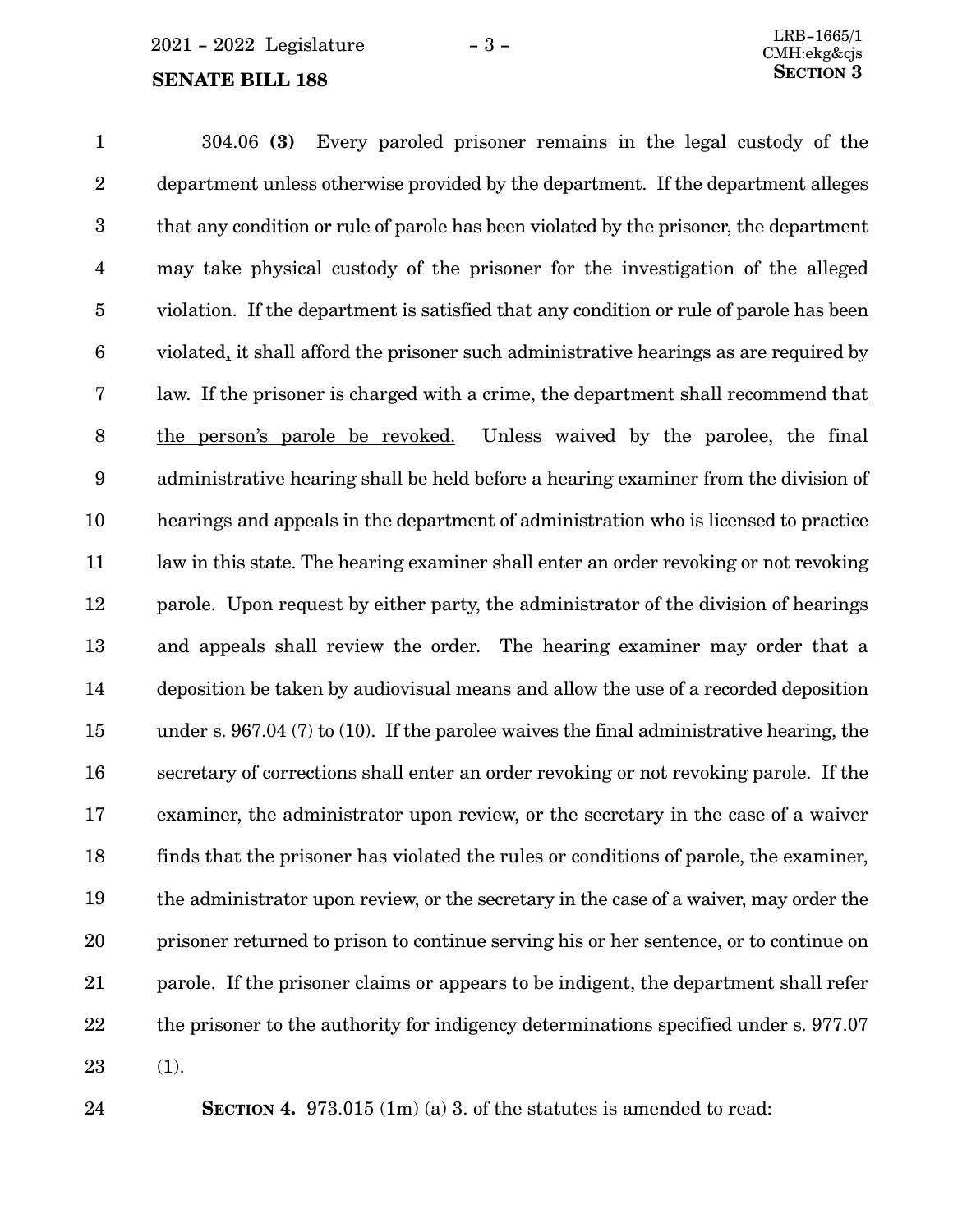$2021$  -  $2022$  Legislature - 4 -

# **SENATE BILL 188**

| $\mathbf{1}$     | 973.015 (1m) (a) 3. No court may order a record of conviction expunged under                                 |
|------------------|--------------------------------------------------------------------------------------------------------------|
| $\boldsymbol{2}$ | this subsection if the person has, in his or her lifetime, been convicted of a separate                      |
| $\boldsymbol{3}$ | felony or a separate misdemeanor, including a conviction for which the record has                            |
| $\overline{4}$   | been expunged under this subsection. No court may order that a record of a                                   |
| $\bf 5$          | conviction for any of the following be expunged:                                                             |
| $\boldsymbol{6}$ | a. A Class H felony, if the person has, in his or her lifetime, been convicted of                            |
| 7                | a prior felony offense, or if the felony that is a violent offense, as defined in s. 301.048                 |
| 8                | $(2)$ (bm), or is a violation of s. 940.32, 948.03 $(2)$ , $(3)$ , or $(5)$ $(a)$ 1, 2, 3, or 4, or 948.095. |
| 9                | b. A Class I felony, if the person has, in his or her lifetime, been convicted of a                          |
| 10               | prior felony offense, or if the felony that is a violent offense, as defined in s. 301.048                   |
| 11               | $(2)$ (bm), or is a violation of s. 948.23 (1) (a).                                                          |
| 12               | <b>SECTION 5.</b> 973.015 (1m) (b) of the statures is renumbered 973.015 (1m) (b) 1.                         |
| 13               | (intro.) and amended to read:                                                                                |
| 14               | $973.015$ (1m) (b) 1. (intro.) A person has successfully completed the sentence                              |
| 15               | if all of the following apply:                                                                               |
| 16               | a. The person has not been subsequently convicted of a subsequent offense and,                               |
| 17               | if misdemeanor or felony.                                                                                    |
| 18               | c. If the person was placed on probation, the probation has not been was not                                 |
| 19               | revoked, the probationer did not violate any rule or condition of the probation, at                          |
| 20               | least one year has elapsed since the probationer was placed on probation, and the                            |
| 21               | probationer has satisfied the conditions of probation.                                                       |
| 22               | 2. Upon successful completion of the sentence the detaining or probationary                                  |
| 23               | authority shall issue a certificate of discharge which shall be forwarded to the court                       |
| 24               | of record and which shall have the effect of expunging the record. If the person has                         |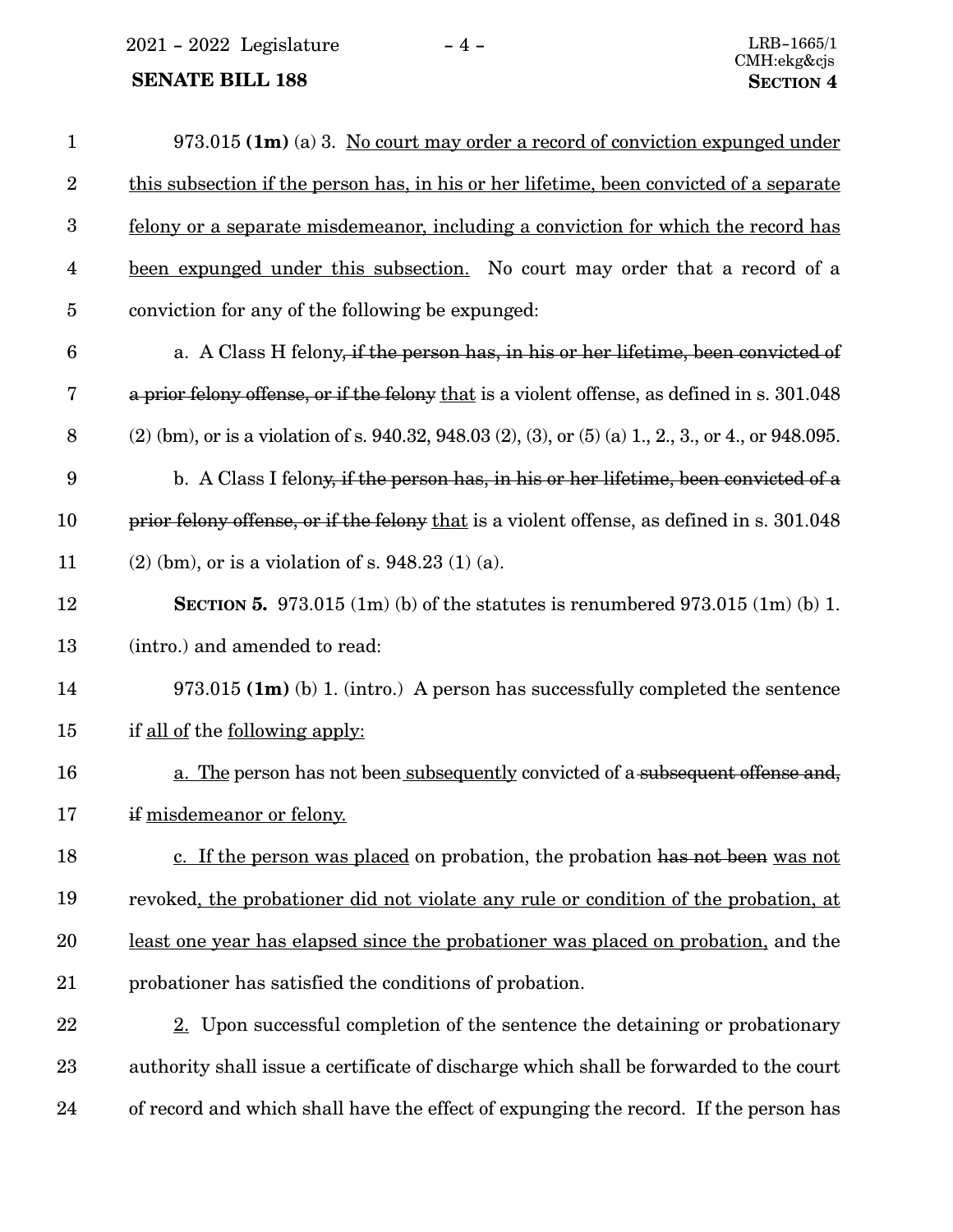$2021 - 2022$  Legislature  $-5 -$ 

#### **SENATE BILL 188**

been imprisoned, the detaining authority shall also forward a copy of the certificate of discharge to the department. 1 2

**SECTION 6.** 973.015 (1m) (b) 1. b. of the statutes is created to read: 973.015 **(1m)** (b) 1. b. The person has no criminal charges pending. **SECTION 7.** 973.10 (2) (intro.) of the statutes is amended to read: 973.10 **(2)** (intro.) If a probationer violates the conditions of probation, the department of corrections may initiate a proceeding before the division of hearings and appeals in the department of administration. If the probationer is charged with a crime, the department shall recommend that the person's probation be revoked. Unless waived by the probationer, a hearing examiner for the division shall conduct an administrative hearing and enter an order either revoking or not revoking probation. Upon request of either party, the administrator of the division shall review the order. If the probationer waives the final administrative hearing, the secretary of corrections shall enter an order either revoking or not revoking probation. If probation is revoked, the department shall: 3 4 5 6 7 8 9 10 11 12 13 14 15

16

## **SECTION** 8. Initial applicability.

(1) The treatment of ss. 302.113 (8m) (a), 302.114 (8m) (a), 304.06 (3), and 973.10 (2) (intro.) first applies to charges that are filed on the effective date of this subsection. 17 18 19

- (2) The treatment of s. 973.015 (1m) (a) 3. first applies to orders made at sentencing on the effective date of this subsection. 20 21
- (3) The renumbering and amendment of s. 973.015 (1m) (b) and the creation of s. 973.015 (1m) (b) 1. b. first apply to determinations as to whether a person has 22 23